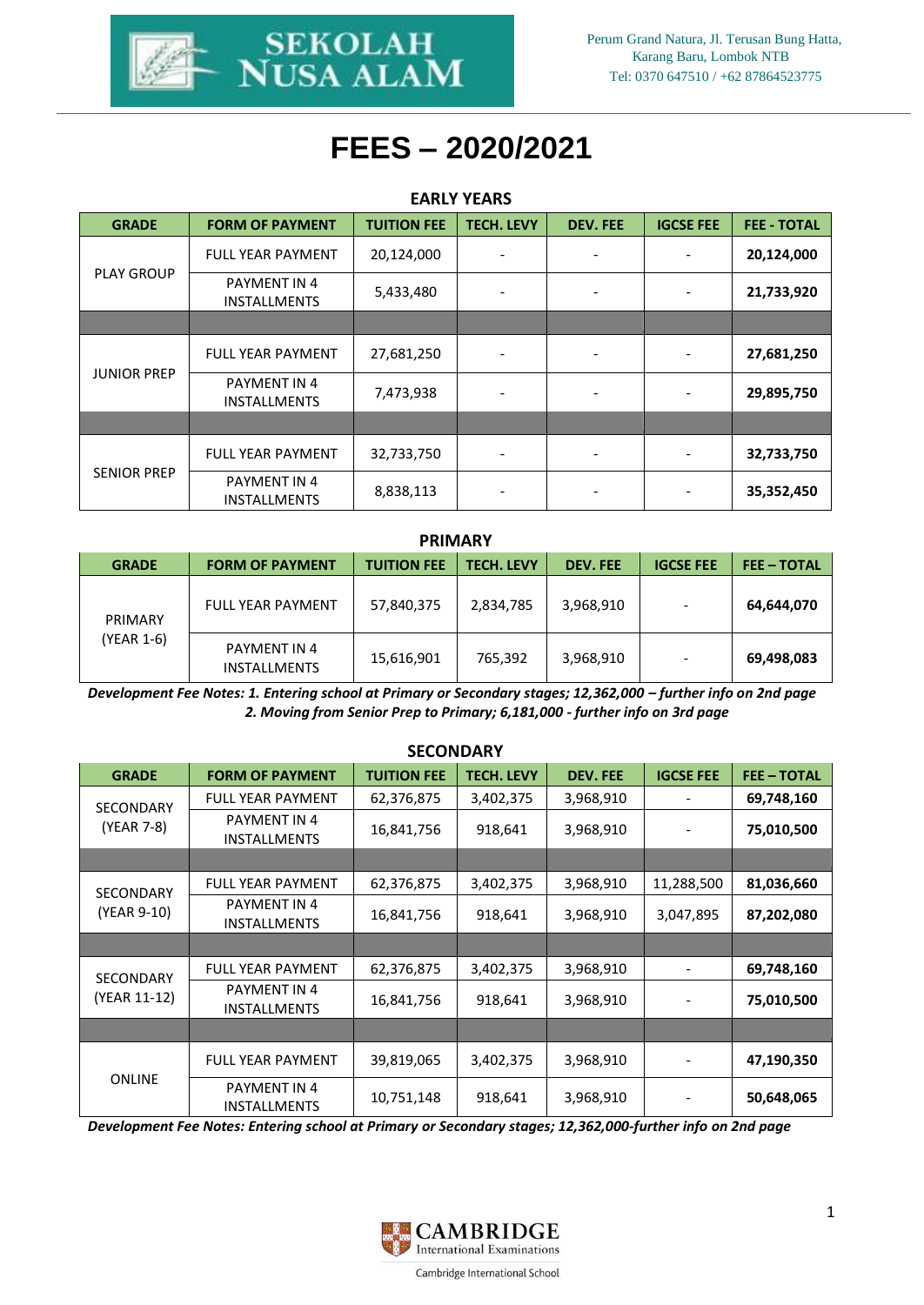

## **IMPORTANT NOTICE**

#### **METHODS OF PAYMENT: Bank Transfer, Debit Card,Virtual Account or Cash**

- 1. By **Bank transfer** to Bank Mandiri: Yayasan Nusa Alam, Account no.: 145-0099071801 Bank Mandiri, Cakranegara Branch, Lombok, Swift code: BMRIIDJA. Please add the *name of the student* when making the transfer, a copy of the transfer advice must also be brought to school or sent by email to [info@nusaalam.net.](mailto:info@nusaalam.net)
- 2. By **debit card**at the reception.
- 3. By **virtual account** through BCA.
- 4. By **cash**, however a 50,000 rupiah fee is charged per payment.

### **PAYMENT TERMS**

Payments can be made annually or in 4 installments. If fees are paid in 4 installments SNA adds 8% to the full year prices of the Tuition fee, the Technology Levy and the IGCSE fee.

The annual installment is due on  $1<sup>st</sup>$  of July, 2020 and covers the full academic year from July 2020 to June 2021.

If payments are done in installments, they are due on the  $1<sup>st</sup>$  of July 2020, on the  $1<sup>st</sup>$  of October 2020, on the 1<sup>st</sup> of January 2021 and on the 1<sup>st</sup> of April 2021.

#### **LATE PAYMENT & FINES**

All fees received after the due date will incur a late payment surcharge of *5% per month/part month*, effective from the day following the due date.

Should fees be more than two months overdue, students will not be able to attend school until the overdue amount is paid in full, including the late payment surcharge.

No school reports will be issued for students whose school fees have not been paid.

**........................................................................................................................................**

## **OTHER INFORMATION**

### **TUITION FEE AND TECHNOLOGY LEVY**

The *tuition fee* covers the operational costs of the school. The *Technology levy* covers the purchase, upgrading and servicing of computers and other technology in the school.

#### **DEVELOPMENT FEE**

The *development fee* is used to finance development and maintenance of school buildings and assets and to provide teaching and learning resources.

When joining Sekolah Nusa Alam in the primary or secondary stages, students have to pay 12,362,000 in development fee. In subsequent years the development fee is 3,968,910 per year.

The development fee is accepted as an **annual payment only** and is due on July 1<sup>st</sup>, 2020. Students who enroll throughout the year must pay the full development fee in the month the student joins the school.